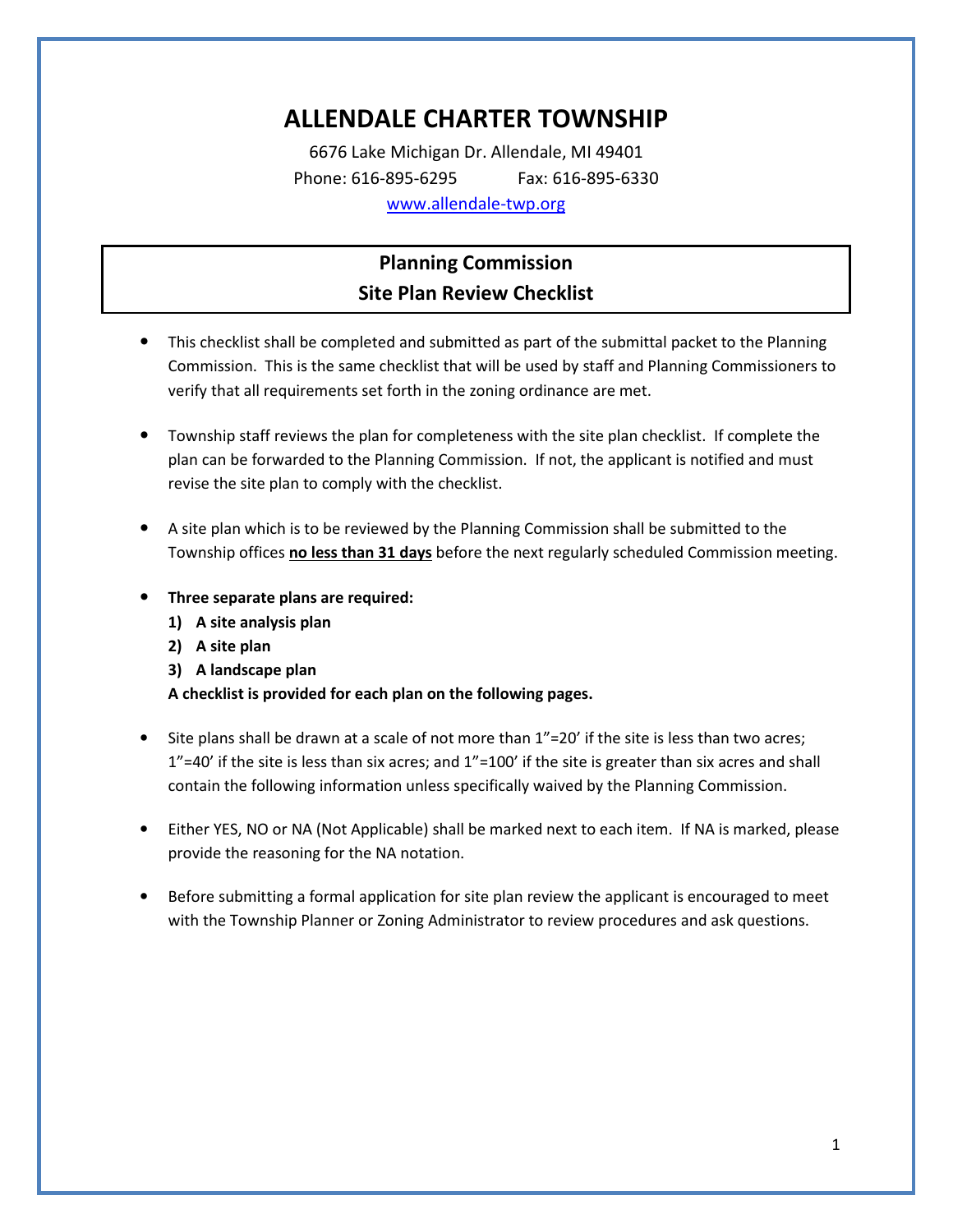### 1. SITE ANALYSIS PLAN CHECKLIST

This is a separate site plan showing natural and man-made features and is used to determine how the existing features of a property will be changed by the proposed project.

 $\ddot{\cdot}$ 

- Small-scale sketch of properties, streets and zoned uses of land within one-quarter mile of the site, sufficient to illustrate the existing character and development in the area of the site
- A sketch illustrating the location of the site within the Township
- Existing buildings and structures
- Current zoning of site and all abutting properties
- Current use of site
- Existing contour lines at two feet intervals on the subject property and to a distance of 50 feet outside the boundary lines of the site
- Swales and existing drainage patterns
- Existing strands of trees, tree lines and individual large trees.
- Water bodies, streams, creeks and wetlands on the site and within 50' of subject property
- Base flood elevation data (if applicable)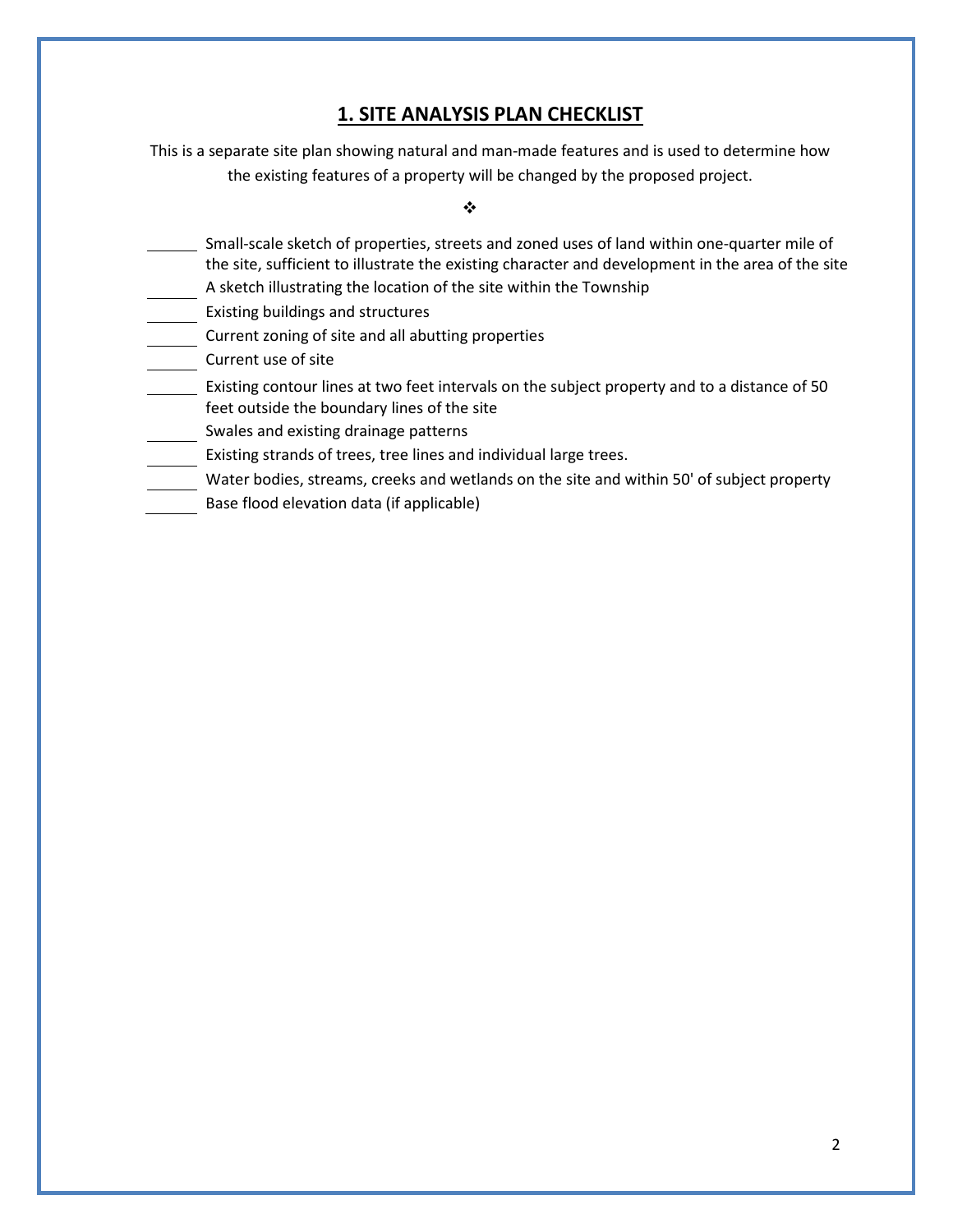## 2. SITE PLAN CHECKLIST

See article 24 of Allendale Twp. Zoning Ordinance for actual language

❖

#### GENERAL INFORMATION

- Name of development
- Date on which the site plan was prepared
- North arrow and scale
- Architect, landscape architect, engineer, or professional surveyor who prepared the plan

Name Address Professional seal

#### PROPERTY INFORMATION

- Legal description based upon the most current survey
- Small-scale sketch of properties, streets and zoned uses of land within one-quarter mile of the site, sufficient to illustrate the existing character and development in the area of the site A sketch illustrating the location of the site within the Township
- The size in acres and square feet of the subject property
- Property line dimensions and bearings
- Current zoning of site and all abutting properties
- Location and use of existing structures within 100 feet of the boundary of the subject property
- Proposed contour lines at not less than two feet intervals
- Percentage of site covered by impervious surface

#### BUILDINGS AND USES

- Location of existing and proposed buildings including: \_\_\_Use \_\_\_Length \_\_\_Width \_\_\_Height \_\_\_Square Footage
- Roof top equipment (Sec. 24.06.G.2)
- Setback of buildings from all property lines
- Architectural elevation drawings and exterior building materials (Sec. 24.06.J)

#### UTILITIES AND STORMWATER MANAGEMENT

Location, size and dimensions of the following:

- Utility easements
- Water lines
- Sanitary sewer lines
- Storm drainage lines
- Ditches and swales
- **EXEC** Retention and/or detention areas
- Fire hydrants
- Catch basins
- Septic tank and drain fields and water wells if applicable
- Transformers and above ground utilities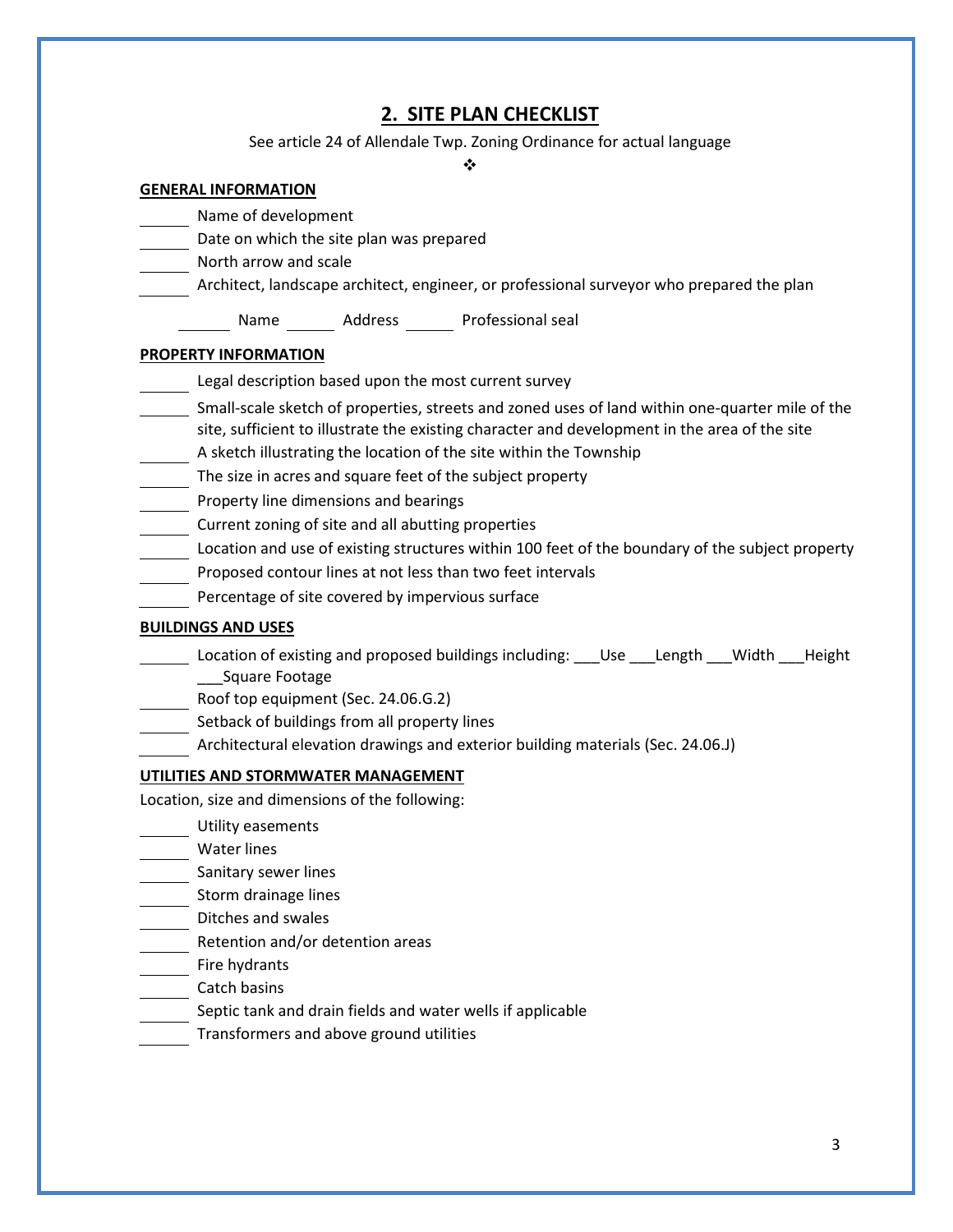#### VEHICLE CIRCULATION

Location, size and dimensions including width of the following:

- Proposed streets
- Abutting streets
- Rights-of-way
- Service drives
- Driveways / curb cuts
- Curbs and gutters
- **Access easements serving the site**
- Driveways opposite the site and driveways and intersections within 100 feet on either side of the site
- Traffic control signs
- Master Plan streets which may cross the property

#### PEDESTRIAN CIRCULATION (Sec. 24.06.C)

- Location, dimensions and surface type of all sidewalks, bike paths and other walkways
- Internal walkways through the parking lot (Sec. 24.06.C.3)

#### PARKING (Article 21)

- Number and dimensions of spaces and aisles
- Computations to show number of spaces required
- Distance to nearest property line
- Barrier free parking spaces and sidewalk ramps
- Type of parking area surface
- Curbs and gutters
- Loading areas

#### LIGHTING (Article 24.06.E)

- Location of exterior lights including building lights
- Height
- Type of fixture

#### OTHER REQUIRED INFORMATION

- Waste disposal facilities (Sec. 24.06.H)
- Outdoor storage (Sec. 24.06.G)
- Signs (Article 22)

 For residential developments (Sec. 24.05.D.17) summary schedules and views should be affixed as applicable in residential development, which gives the following data:

- The net residential area which is the total size of the parcel minus any portion of the site within the road right-of-way expressed in acres and in square feet
- The number of dwelling units proposed (by type) and the number of bedrooms for each type
- Typical lot size dimensions if detached housing is contemplated
- Typical elevation views of the front and side and rear of each type of building
- Proposed density of the net residential site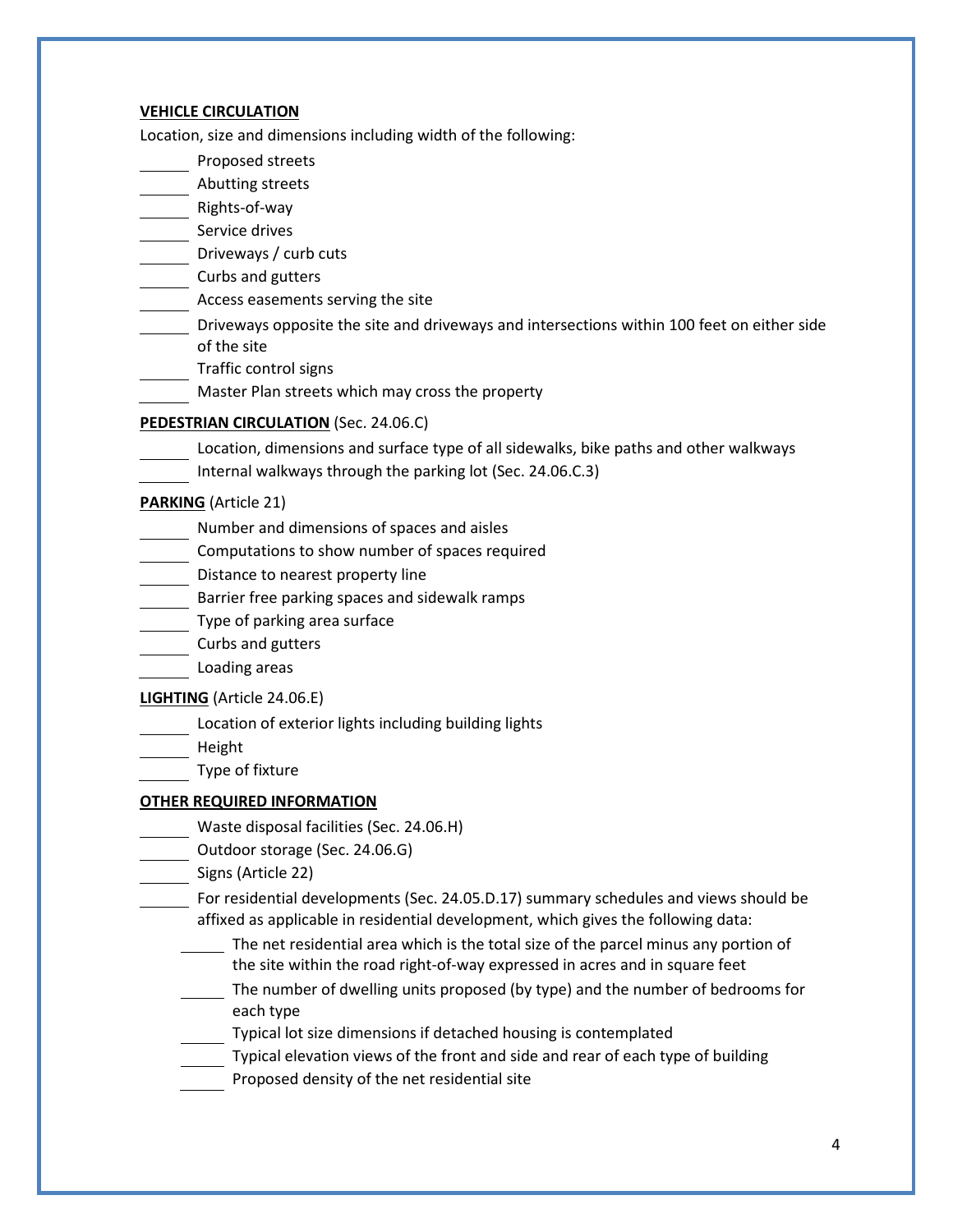#### Proposed phasing

 Location and specifications for any existing or proposed above or below ground storage facilities for any chemicals, salts, flammable materials, or hazardous materials as well as any containment structures or clear zones required by this Ordinance or by State or Federal Agencies.

The Planning Commission may require written statements relative to the effects on the existing traffic capacity of streets, and the proposed development's impact on public safety, existing utilities, the environment and natural features

 The Planning Commission may request additional studies, graphics or other written materials from the applicant in order to assist in determining the appropriateness of the site plan